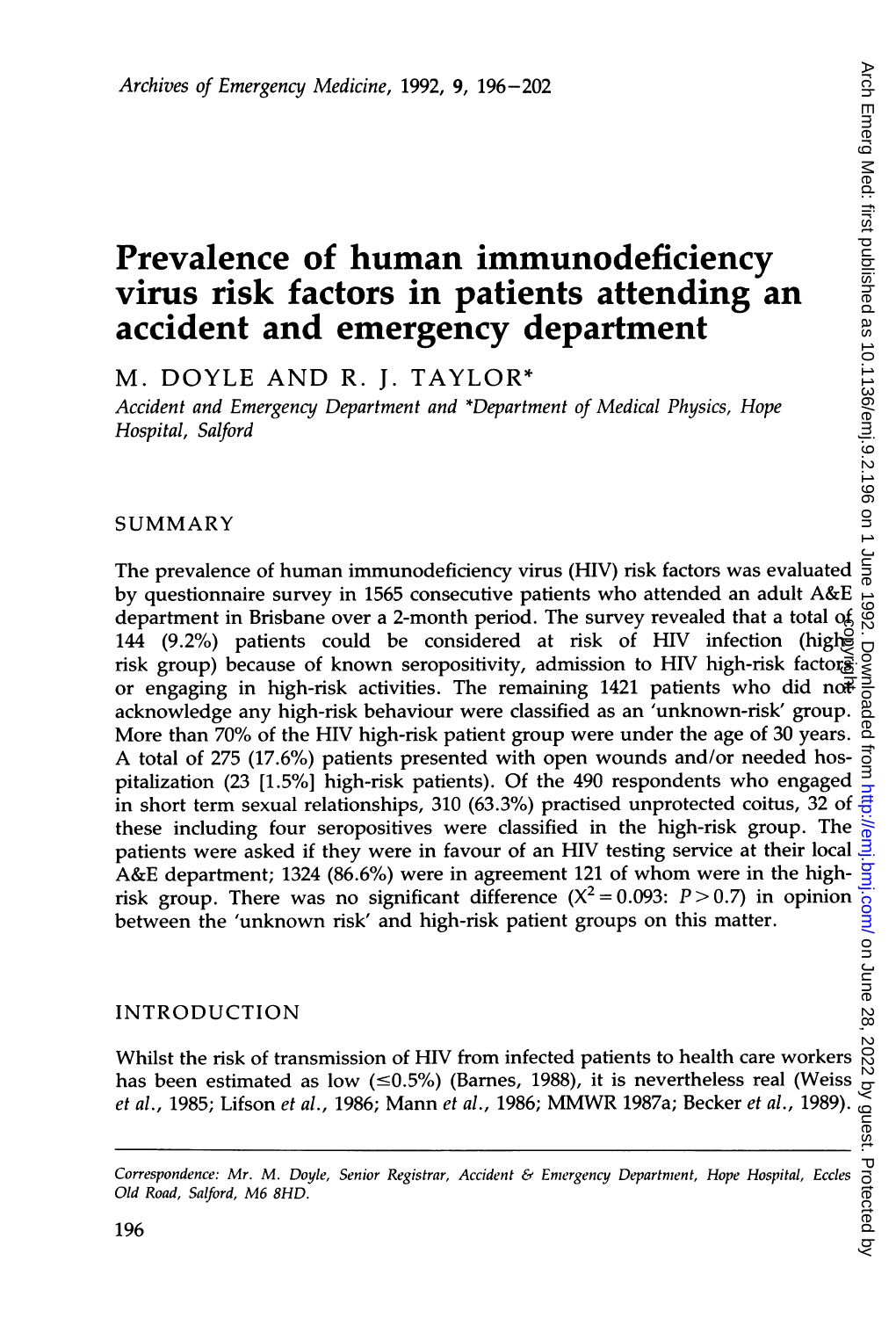Recent studies (Baker et al. 1987; Kelen et al., 1988) have focused attention on A&E room personnel as a group at increased risk from unrecognized HIV infection. Concern has been expressed that a lack of appreciation of the prevalence of HIV infection, coupled with the small number of reported cases of nosocomial transmission of the virus, might lead to a lack of the implementation of appropriate precautions (MMWR, 1989) in the emergency room setting. Accurate knowledge on the prevalence of HIV infection in patients can only be obtained by the serological testing of random or selected groups; (Delomothe, 1989; Lo et al., 1989; Lancet 1989) unfortunately, controversy still surrounds this issue (Fehrs et al., 1988; Rhame & Maki 1989). In the absence of serological evidence, an attempt was made to obtain information on potential HIV infection in A&E patients by identifying those attenders at an increased risk (MMWR 1987b). We retrospectively examined the anonymous questionnaires of <sup>a</sup> sample of A&E department patients at an inner city hospital, in order to determine the number of patients with HIV risk factors. It is hoped that awareness of the prevalence of HIV risk factors would alert health workers of the potential risks and consequently promote staff training in infection control and patient counselling.

# MATERIALS AND METHODS

The study was carried out over a 2-month period in an inner city hospital in Brisbane, Australia, attended by patients of mixed ethnic origin. All patients attending the adult ( $\geq$ 16 years) A&E department were asked to complete a questionnaire (Appendix 1). Information was sought on age, sex, reason for attending and whether there was a need for hospitalization. The patients were asked to indicate if they were diagnosed HIV+ or haemophiliac, were homosexual or were an intravenous drug user; and if, in the last 5 years, they were or had been a sexual partner of one of the above groups. A question was asked on condom usage when involved in short-term sexual relationships. Finally, the patients were asked if they were in favour of the setting-up of some form of HIV testing service at their local A&E department.

In addition to those patients who admitted to being diagnosed HIV+, persons who were considered at high risk of exposure to HIV infection included haemophiliacs, male homosexuals, intravenous drug user's and the sexual partners of all persons from these groups. Patients who admitted to unprotected coitus with partners not reliably known to be seronegative were also considered at an increased risk of HIV infection.

Answers were recorded by ticking the relevant boxes on the questionnaire, the patients being assured total anonymity. Questionnaires could be returned either in a pre-addressed, postage-paid envelope, or deposited in a collection box within the A&E department prior to departure. Once collected, the data were entered into a database on a Prime 9955 minicomputer (Prime Computer International, Manchester, U.K.) and analysed using the SPSSX statistical package.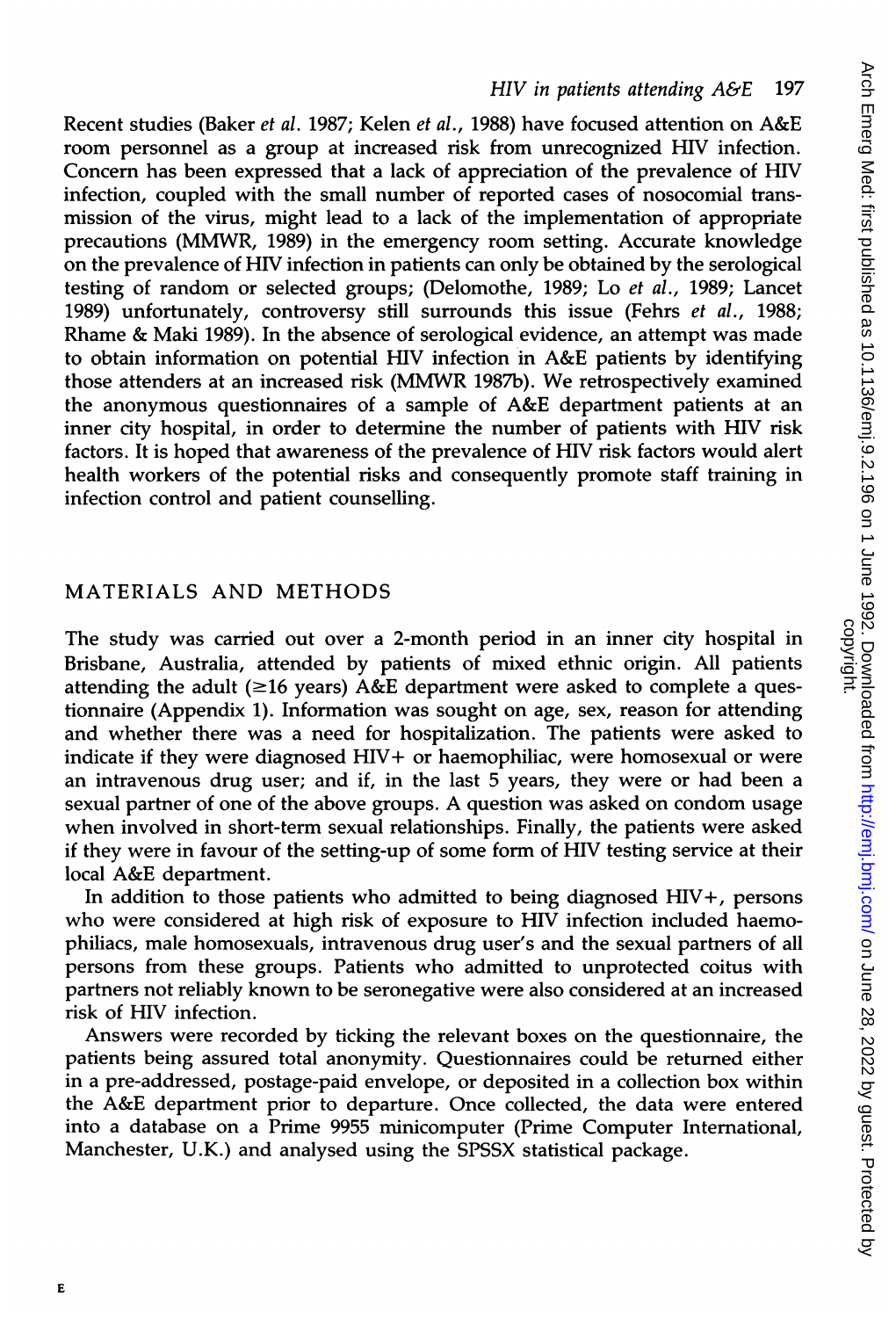### RESULTS

The response rate to the questionnaire was typically 33% with 1756 returned; of these 191 were spoiled leaving 1565 usable replies. Only 27 patients used the 'free post' facility, most people depositing their forms in the A&E collection box before leaving the department.

A total of <sup>144</sup> patients (9.2%) were recognized as being potentially at risk of HIV infection (Table 1); all other patients were considered an unknown HIV-risk group for the purpose of analysis. Of the 1565 patients who returned completed questionnaires 773 (51%) were male and 742 female. There was a higher proportion of males in the seropositive/HIV high-risk group than in the unknown HIV-risk group ( $X^2 = 14.4$ :  $P < 0.001$ ) (Table 2). More than 50% of the questionnaire replies came from patients of 30 years of age or less, and statistically  $(X^2 = 13.05: P < 0.001)$ there was a higher proportion of patients of this age range in the HIV high-risk group, than in the unknown risk group (Table 2). A total of <sup>275</sup> patients presented with open wounds and/or needed hospitalization, 23 of these were in the seropositive/high-risk group.

The question regarding condom usage in short term sexual relationships was relevant to <sup>490</sup> respondents (31.3%) (Table 3). A survey of these <sup>490</sup> replies revealed that 310 patients, including four seropositive and 28 with risk factors 2-5 (Table 1), admitted to either never using condoms or doing so only occasionally. Analysis showed there to be a significantly higher proportion ( $X^2 = 46.9$ :  $P < 0.0001$ ) of patients within the HIV-high risk group, (risk factors  $1-5$  Table 1) who practised $\frac{10}{5}$ 'unsafe sex' than in the unknown-risk group (Table 3). copyright.

As regards the setting-up of an HIV testing facility at their local A&E department, <sup>1324</sup> (86.6%) patients agreed in principle, <sup>121</sup> of whom were in the designated high-risk group. There was no significant difference in opinion, as regards provision of this facility, between the HIV high-risk and unknown risk groups  $(X^2 = 0.093$ :  $P > 0.7$ ) (Table 4).

| HIV high-risk factor                                           | No. of patients with $\leq 1$ risk factor |
|----------------------------------------------------------------|-------------------------------------------|
| 1) Known HIV $(+)$                                             | 11                                        |
| 2) Haemophilia                                                 | 4                                         |
| 3) & Homosexual                                                | 15                                        |
| 4) Intravenous drug user                                       | 19                                        |
| 5) Been a sexual partner<br>to one of above group              | 25                                        |
| 6) Unprotected coitus<br>with persons of<br>unknown HIV status | 70                                        |
| Total                                                          | 144                                       |
| Total with $>1$ factor                                         | 29                                        |

Table 1. Seropositive/HIV high-risk category patient totals.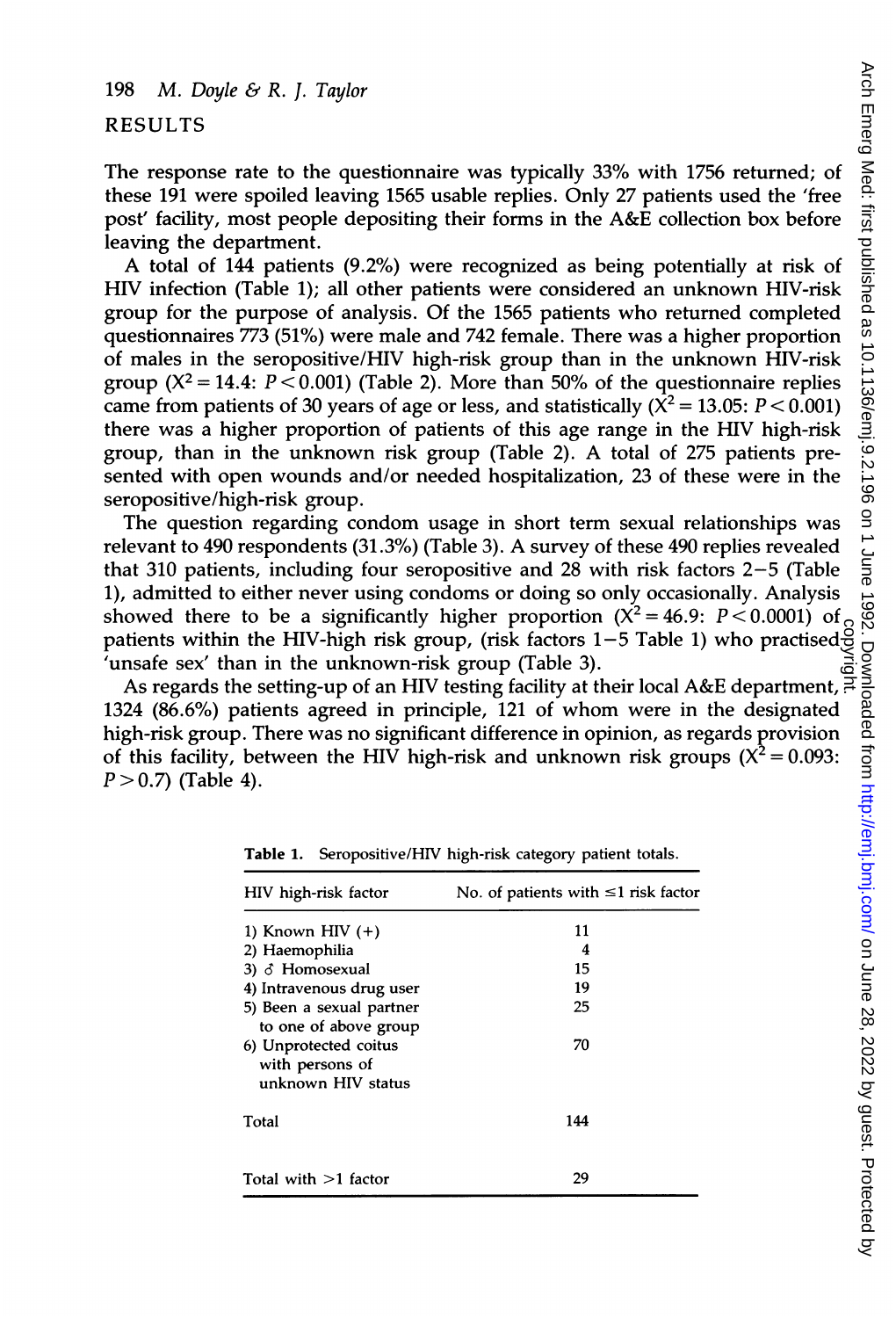| Demographic<br>details                                                                |                             | Unknown HIV-risk<br>patients                                                                  | HIV high-risk<br>patients                                                                            | Normal age<br>distribution             |
|---------------------------------------------------------------------------------------|-----------------------------|-----------------------------------------------------------------------------------------------|------------------------------------------------------------------------------------------------------|----------------------------------------|
| Sex:                                                                                  | male<br>female<br>not given | 679 (49.5%)<br>694 (50.5%)<br>48                                                              | 94 (66.2%)<br>48 (33.8%)<br>2                                                                        |                                        |
| $16 - 20$<br>$21 - 30$<br>$31 - 40$<br>$41 - 50$<br>$51 - 60$<br>Over 60<br>Not given | Age Range (years)           | 294 (20.9%)<br>394 (28.0%)<br>251 (17.8%)<br>188 (13.4%)<br>$126(8.9\%)$<br>155 (11.0%)<br>13 | 32(22.5%)<br>70 (49.3%)<br>$23(16.2\%)$<br>$10(7.0\%)$<br>$6(4.2\%)$<br>$1(0.7\%)$<br>$\overline{2}$ | $(42.0\%)$<br>$(38.0\%)$<br>$(20.0\%)$ |
| Hospitalization                                                                       | Open wound and/or           | 252 (17.7%)                                                                                   | $23(16.0\%)$                                                                                         |                                        |

Table 2. Demographic details of patients.

Table 3. Condom usage in short-term sexual relationships. Answers given by unknown-risk and HIV high-risk\* groups (\*HIV high-risk types 1-5 as defined in Table 1).

| <b>Question asked</b>                                  | Unknown-risk patients<br>$(n = 1421)$ | HIV high-risk *patients<br>$(n = 74)$ |
|--------------------------------------------------------|---------------------------------------|---------------------------------------|
| Use of condom in<br>short-term sexual<br>relationships |                                       |                                       |
| Always                                                 | 169 (11.9%)                           | $13(17.6\%)$                          |
| <b>Sometimes</b>                                       | 97 (6.8%)                             | 14 (18.9%)                            |
| Never                                                  | 110 $(7.7\%)$                         | $18(24.3\%)$                          |
| Not Applicable                                         | 1044 (73.6%)                          | 29 (39.2%)                            |
| Did not answer                                         |                                       |                                       |

| Table 4. Provision of a HIV testing service at local A&E department. |
|----------------------------------------------------------------------|
| Answers given by unknown-risk and HIV high-risk groups.              |

| Question asked    | Unknown-risk patients<br>$(n = 1421)$ | HIV high-risk patients<br>$(n = 144)$ |
|-------------------|---------------------------------------|---------------------------------------|
| Agree with some   |                                       |                                       |
| form of AIDS test |                                       |                                       |
| at local A&E Dept |                                       |                                       |
| Yes               | 1203 (86.7%)                          | 121 (85.8%)                           |
| No.               | 184 (13.3%)                           | 20 (14.2%)                            |
| Did not answer    | 34                                    | 3                                     |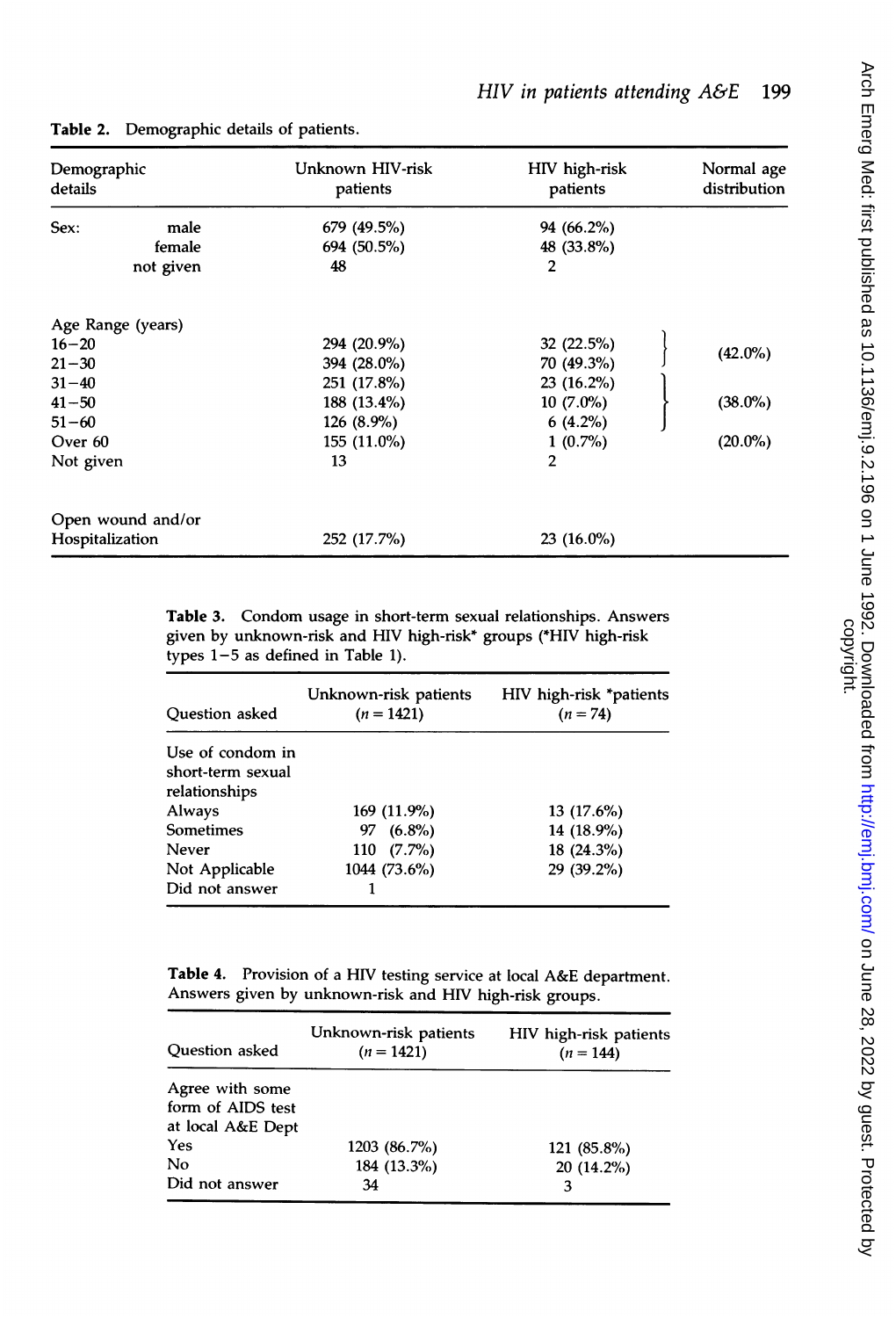## DISCUSSION

Response to the questionnaire was low due in part to the nature of the questions asked which a number of patients, particularly the elderly, found irrelevant or objectionable. This is reflected in the age distribution of the responders, over 50% of whom were under the age of <sup>31</sup> years; but the issue of HIV infection being most relevant to this population (Baker et al., 1987; Kelen et al., 1988).

Accurate information about behaviour which is potentially high-risk in terms of leading to HIV infection, is difficult to obtain from the population (Rhame & Maki 1989). Studies in the United States of America (MMWR 1987c) have shown that 85% of seropositive military recruits and blood donors subsequently admit to high-risk behaviour, even though this was denied at the time of the test. Hence the figure of 9.2% of A&E attenders, estimated here as being at risk of HIV infection may be too low. An earlier study (Kelen et al., 1988) revealed an HIV risk factor prevalence of  $\approx$ 12% in its sample of A&E attenders, and subsequent analysis found one third of these to be seropositive.

Assessment of the extent of unrecognized HIV infection in this group of A&E  $\frac{6}{5}$ patients, requires a knowledge of the degree of seroprevalence according to HIV risk factors. In addition, information on HIV prevalence in populations such as heterosexuals with no high-risk behaviour is necessary. Recent studies (Baker et al., 1987; Kelen et al., 1988; Becker et al., 1989) have indicated that between 3% and 5% of A&E patients are found to be seropositive. It is evident that the only way to accurately measure the HIV status of patients is by serological testing of their blood samples.<br>
The transmission of HIV infection from patients has occurred not only through their blood samples.

The transmission of HIV infection from patients has occurred not only through deep and superficial needlestick injuries, but also by direct contact with infected blood by unknown parenteral exposure (MMWR 1986). As well as being found in blood products (Popovic et al., 1984), HIV has been isolated from tears (Fujikawa et al., 1985) and saliva (Groopman et al., 1984), all of which are body fluids health care workers come into contact with regularly. Given that the risk of transmission of HIV infection from infected patients to health care workers is small, it is never the less real, and considering that these patients cannot be identified at presentation, it is recommended that 'universal precautions' (MMWR, 1989) must be taken by all health care workers.

Despite increased public awareness of the AIDS virus, 63% of the patients in this study who engaged in short-term sexual relationships, did not use condoms. It is also notable that 32 ( $\approx$ 43%) of the patients who were identified as being either seropositive or HIV high-risk types  $2-5$  in Table 1, did not practise 'safe sex'. These findings support the view that most people still do not regard themselves at risk from heterosexual relationships (The Lancet, 1989).

As calls are made for more widespread HIV testing (Rhame & Maji, 1989) and earlier diagnosis of HIV (Drotman, 1989), various methods of obtaining samples for serological testing are advocated. These methods include anonymous unlinked earlier diagnosis of HIV (Drotman, 1989), various methods of obtaining samples for serological testing are advocated. These methods include anonymous unlinked sampling (Fehrs *et al.*, 1988; Delamothe, 1989) and voluntary 1989) sampling. This survey suggests that the majority of people will agree in principle to some form of testing service being made available.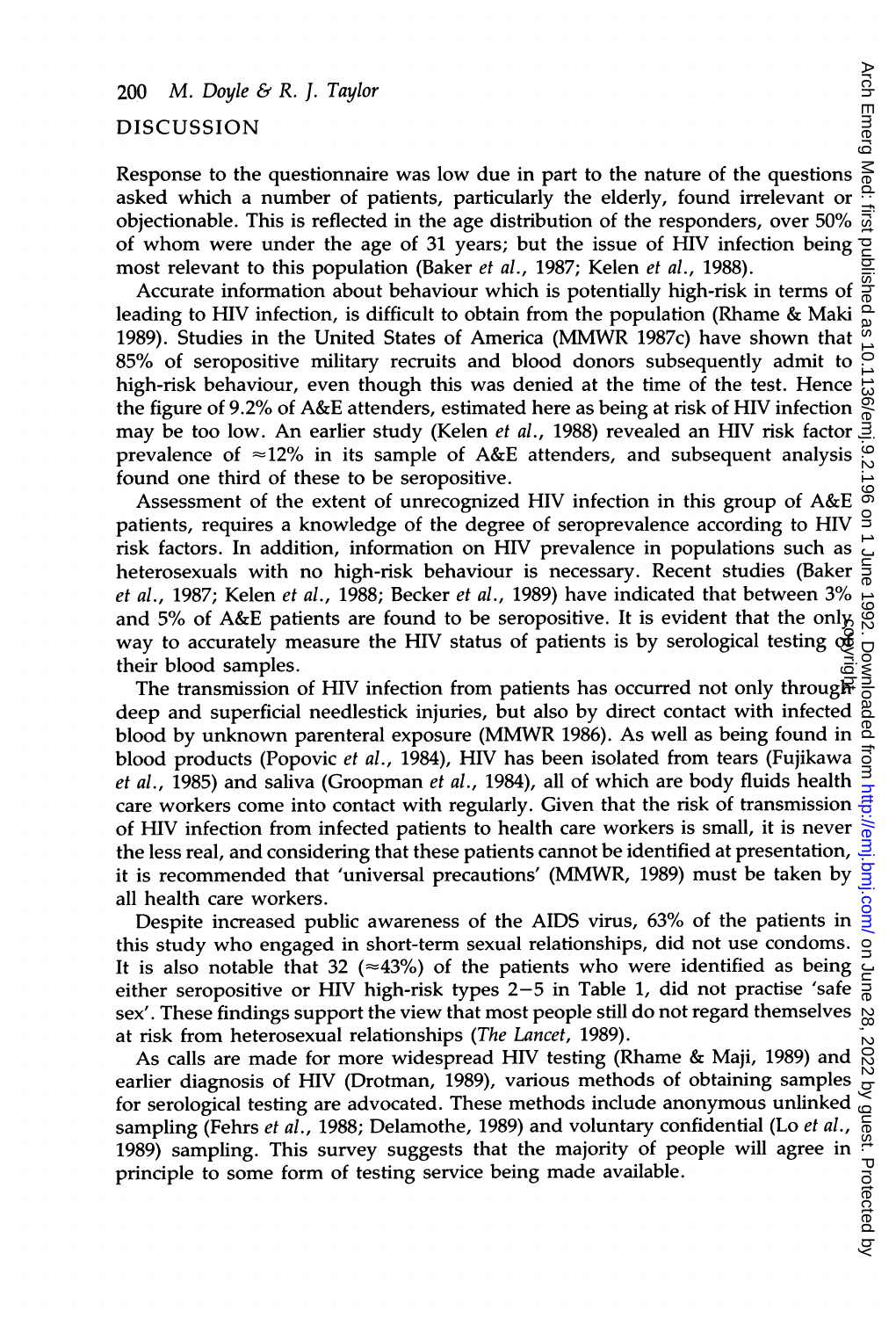### CONCLUSIONS

In conclusion, <sup>a</sup> significant number of patients attending an A&E department admitted to either being seropositive and or indulging in HIV high-risk behaviour. As the HIV epidemic spreads, these numbers will increase and so hospitals, particularly A&E departments, will need to know the number of patients actually affected. There is <sup>a</sup> requirement within hospitals and possibly in A&E Departments, for a serological testing service coupled with an education and counselling facility. Hospital staff need to be made aware of occupational exposure to HIV and its prevention as outlined in local policies.

### ACKNOWLEDGEMENTS

The authors wish to thank Dr Paul Fitzgerald FRCS, director of the Accident and Emergency Department, Mater Adult Hospital, South Brisbane, Queensland, Australia and all his staff for their help and assistance during the course of this work.

#### REFERENCES

Baker J. L., Kelen G. D., Sivertson K. T. & Quinn T. C. (1987) Unsuspected human immunodeficiency virus in critically ill emergency patients. Journal of the American Medical Association 257, 2609–2611.

Barnes D. M. (1988) Health workers and AIDS: Question persists. Science 242, 161-162.

- Becker C. E., Cone J. E. & Gerberding J. (1989) Occupational infection with human immunodeficiency virus (HIV): Risks and Risk reduction. Annals of Internal Medicine 110, 653-656.
- Delamothe T. (1989) Anonymised testing for HIV begins in January. British Medical Journal 299, 1358.
- Drotman D. P. (1989) Earlier diagnosis of human immunodeficiency virus (HIV) infection and more counselling. Annals of Internal Medicine 110, 680-681.
- Fehrs L. J., Foster L. R., Fox V., Fleming, D., McAlister R. O., Modesitt S. & Conrad R. (1988) Trial of anonymous versus confidential human immunodeficiency virus testing. Lancet 2, 379-382.
- Fujikawa L. S., Salahuddin S. Z., Palestine A. G., et al. (1985) Isolation of human T-call leukemia/ lymphotrophic virus type III (HTLV-III) from the tears of a patient with acquired immunodeficiency syndrome (AIDS). Lancet 2, 529-530.
- Groopman J. E., Salahuddin S. Z., Sarngadharan M. G., et al. (1984) HTLV-III in saliva of people with AIDS-related complex and healthy homosexual men at risk for AIDS. Science 226, 447-449.
- Kelen G. D., Fritz S., Qaqish B. et al. (1988) Unrecognised human immunodeficiency virus infection in emergency department patients. The New England Journal of Medicine 318, 1645-1650.
- Lancet Notes and news (1989) Aids prevention strategies. Lancet 2, 1341.
- Lifson A. R., Castro K. G., McCray E., et al. (1986) National Surveillance in health care workers. Journal of the Anierican Medical Association 256, 3231-3234.
- Lo B., Steinbrook R. L., Cooke M., Coates T. J., Walters E. J. & Hulley S. B. (1989) Voluntary screening for human immunodeficiency virus (HIV) infection: Weighing the benefits and harms. Annals of Internal Medicine 110, 727-733.
- Mann J. M., Francis H, Quinn T. C., et al. (1986) HIV seroprevalence among hospital workers in Kinshasa, Zaire: Lack of association with occupational exposure. Journal of the American Medical Association 256, 3099-3102.
- MMWR (1986) Apparent transmission of human T-lymphotrophic virus type III/lymphadenopathyassociated virus from a child to a mother providing health care. Morbidity and Mortality Weekly Report 35, 76-79.